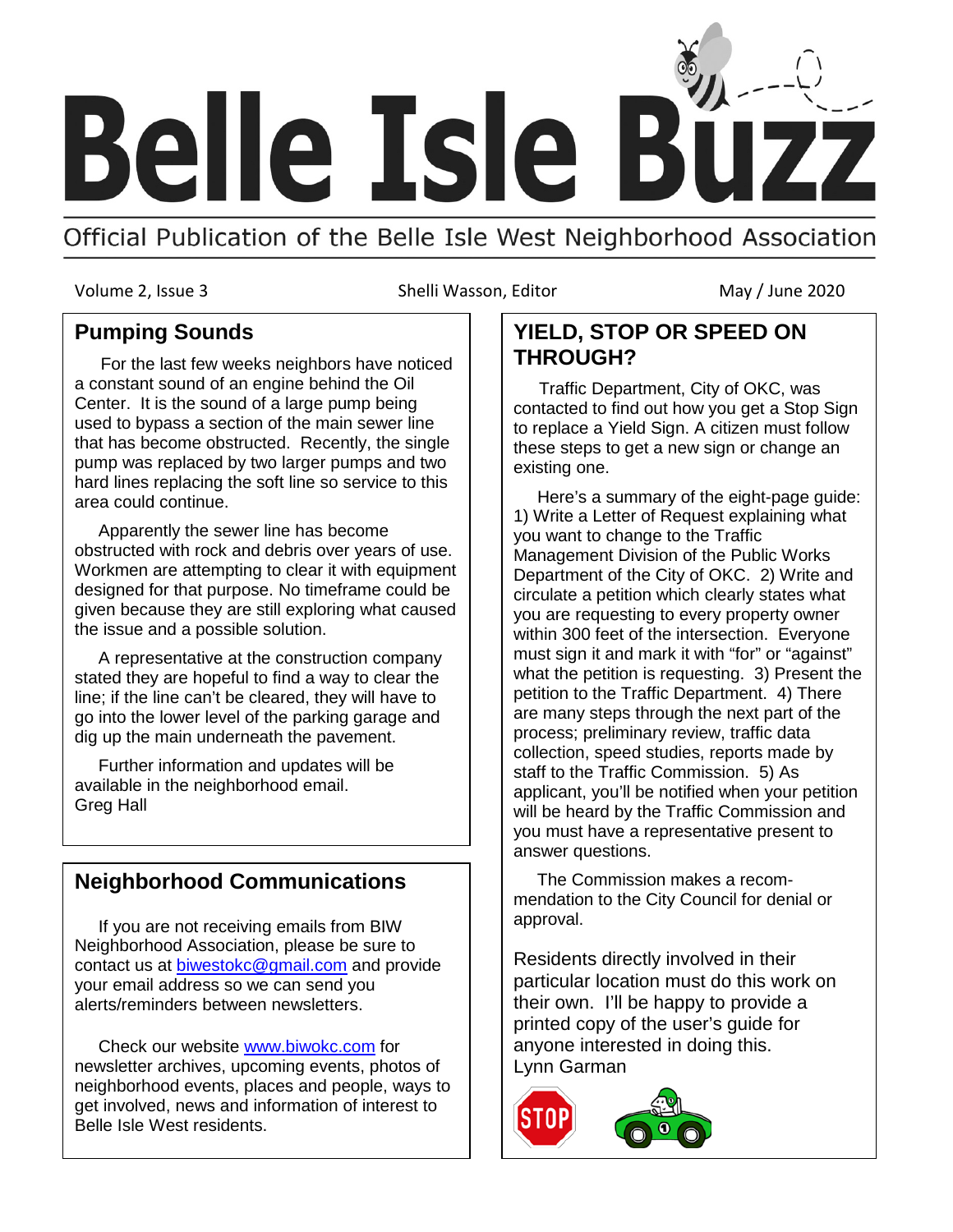## **Officers and**

# **Committee Chairs**

PRESIDENT – Greg Hall [55thpl@sbcglobal.net](mailto:55thpl@sbcglobal.net)

PRESIDENT-ELECT – David Patterson [dgpat@cox.net](mailto:dgpat@cox.net)

SECRETARY – Aimee Dial Parrish [aimee@haydelassociates.com](mailto:aimee@haydelassociates.com)

CO-TREASURERS – Cathie Shaw and

Lynn Garman [lynn@garman.com](mailto:lynn@garman.com)

SERGEANT-AT-ARMS – David Campbell [Dcamp20000@aol.com](mailto:Dcamp20000@aol.com)

NEWSLETTER EDITOR – Shelli Wasson

[Wasson@ionet.net](mailto:Wasson@ionet.net) (405) 250-6462

NEWSLETTER STAFF –

Lynn Garman Earlene Parr Aimee Dial Parrish Ann Warzyn

#### STREET DIRECTORS (06/02/2020) –

55<sup>th</sup> Place – Dave Campbell & Greg Hall

55th Terrace – Cathy Fitzhugh

56th Street & Linn – OPEN

57<sup>th</sup> Street - Shannon & Randy Wells

58th Place – Shelli & Craig Wasson,

Cathie Shaw

58th Street – Sue Fellers

59th Street – Aimee Dial Parrish

60th Street – Christie Baker & Lynne Womble

61st Street – Scott Sproat & Maribeth Govin

62nd Street (including Imperial Terrace) – OPEN

Riviera Drive & 2300-2400 Blocks of NW 59th Street – OPEN

Ross Ave. – Eunice Khoury

Villa Ave. (including Hunters Green) – OPEN

#### Please contact Dave Campbell, [Dcamp20000@aol.com](mailto:Dcamp20000@aol.com) for inquiries on becoming a Street Director.

# www.BIWOKC.com

# **KNOW YOUR NEIGHBORS**

 The Heuer family lives on 55th Terrace where Andy and Melissa with children Kirby (8), Carter (6) and family dog Norman have resided for the past seven years. Andy and Melissa met at Trinity University in Texas; Andy is from Houston while Melissa hails from Tulsa. They later finished advanced degrees from The University of Oklahoma (OU).

 Andy is a teacher with a background in History and Special ED, teaching at all levels. He is currently completing his PhD at OU, and also teaching there. Andy felt developing a routine was important in keeping with their children's school schedule while homeschooling during the COVID-19 pandemic. They would start the day at 8am (bus) with a walk before starting the study program. Outdoor exercise (PE or recess) was also included in their school days. Andy added that teaching your own children is much different than teaching others so many ways.

 Melissa, a Registered Dietician, is Nutrition Opera-tions Manager at nearby Baptist Integris Hospital. Being an essential employee, Melissa is working continuously throughout this pandemic. She also contributes to their homeschooling by using nutrition education along with actual hands-on learning with her children.

 In the past months, Kirby and Carter renewed their interest in biking and exploring their neighborhood. The Heuers enjoy the convenience of Belle Isle West in shopping and mobility around the city.

 The Heuers are another interesting family in our Belle Isle West neighborhood.

## **Belle Isle Library Open and Offering COVID-19 Diary Opportunity**

 Want to leave your story in the annals of history? The Belle Isle Library is offering willing participants the chance to share their tales of life during the COVID-19 pandemic of 2020 on a special website. The form and all information is on the website,

[www.metrolibrary.org/covid19diary](http://www.metrolibrary.org/covid19diary) and you must complete it online. Don't miss the chance to leave an imprint on the history of Oklahoma City. Go online! Check it out! Contact the library for any questions at (405) 843-9601. See Library, page 4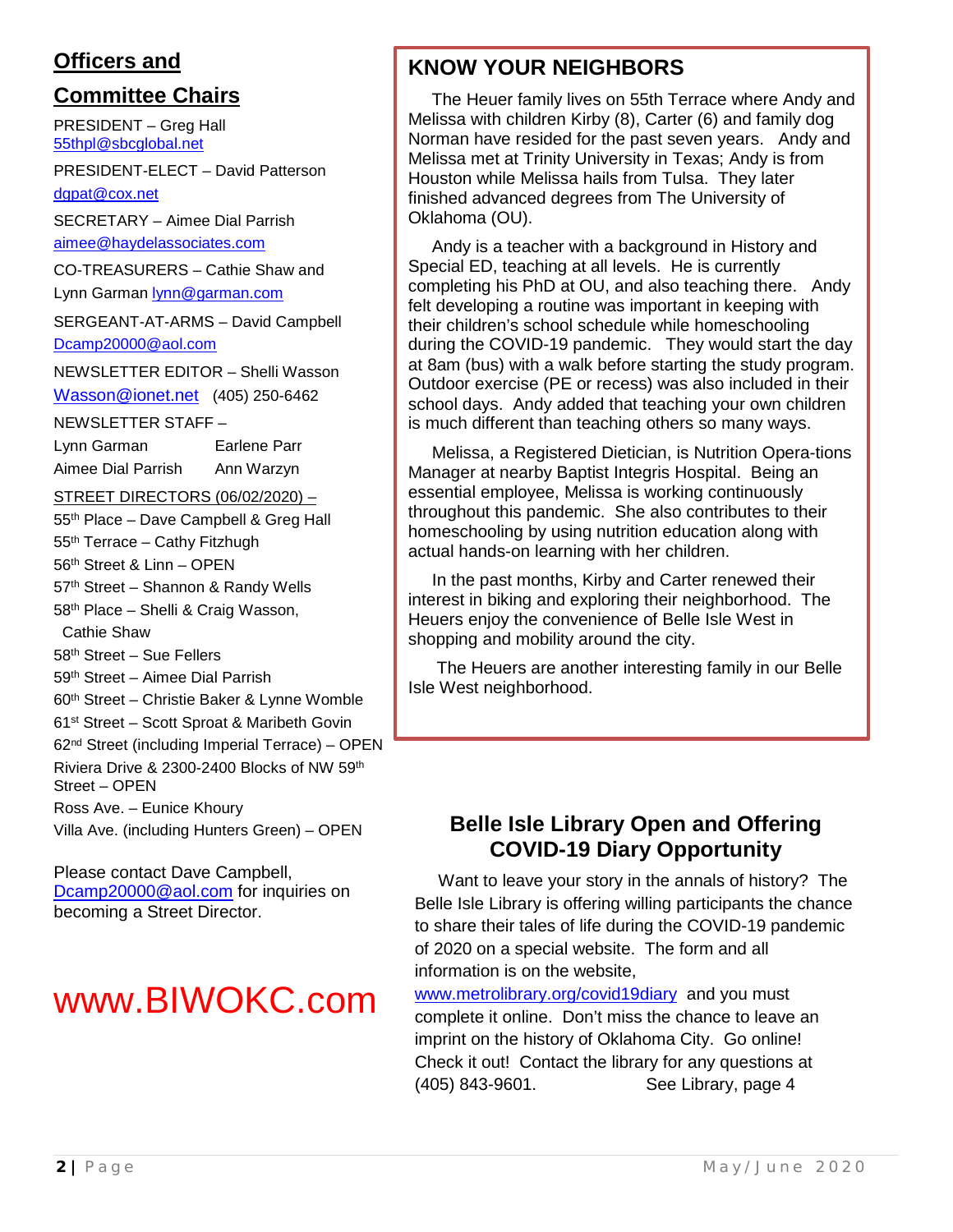|  | Mail dues to: |  |
|--|---------------|--|
|--|---------------|--|

**Belle Isle West NA 5030 N. May, Box 118 Oklahoma City, OK 73112**





# **MANY THANKS FOR YOUR DONATIONS!**

 Several people add a little (or a lot) to their dues check each year to help fund projects in our neighborhood. We'd like to send out a BIG thank you to the following generous neighbors who recently contributed a grand total of \$1085 over and above their \$35.00 yearly dues:

 Joe&MaryScheller,CatherineSteele, Jay&HeatherLensgraf,GregLampton, James Weber, Brian & Kristine Sanders, Marveta Williams, Sharon Gowdy, J.J. Jones, Rosh Pinah Messianic Jewish Congregation, Cherokee Clark, Greg Hall, Chris Harrison, James Hicks, Judy Lehmbeck, Jill Dobbins, Stan & Peggy Balch, Marjorie Long, LaVerne Beougher, Robyn Sellers, Cathy & Melvin Fitzhugh, Mike & EarleneParr,Nick &JillianWoods,T.M.&LindaRichardson,TanyaTurner,Sally Bentley, Tuyet Nguyen, Joe & Glenda Stansbury, Phil & Toni Glenn, Jody Sherry, Jeff Poole, Margaret Vallion, Tom Weiss, Ken & Betty Baird, Carol Cooley, Kim Rainbolt, Jennifer Blease & Thomas LeBlanc, Cory Turner, Chris Caine.

 Because our non-profit organization is educational, social, voluntary, intended to improve our neighborhood and because you receive no goods or actual services from the association, your dues and any amount you choose to donate (up to \$250) are tax deductible because we hold a 501(c)3 designation with the IRS. If you have further questions you may consult your taxexpert.

 If we've failed to list anyone who donated an amount over your dues, please let us know and we'll recognize you in the next newsletter. Thanks!

## **Attention Parents and Anyone Who Loves Baby Stuff**

Morgan Harris, owner of the Green Bambino – Oklahoma Citys full-service baby store, lives in Belle Isle West. Morgan is happy to offer same-day home/porch delivery of diapers, wipes, laundry detergent, books, toys, and more to our neighborhood for families that have babies and young children. Green Bambino, (405) 848-2330, 5120 N. Shartel Ave, OKC.

Morgan and her husband, Graham, and son (Spencer) live on 55<sup>th</sup> Place.